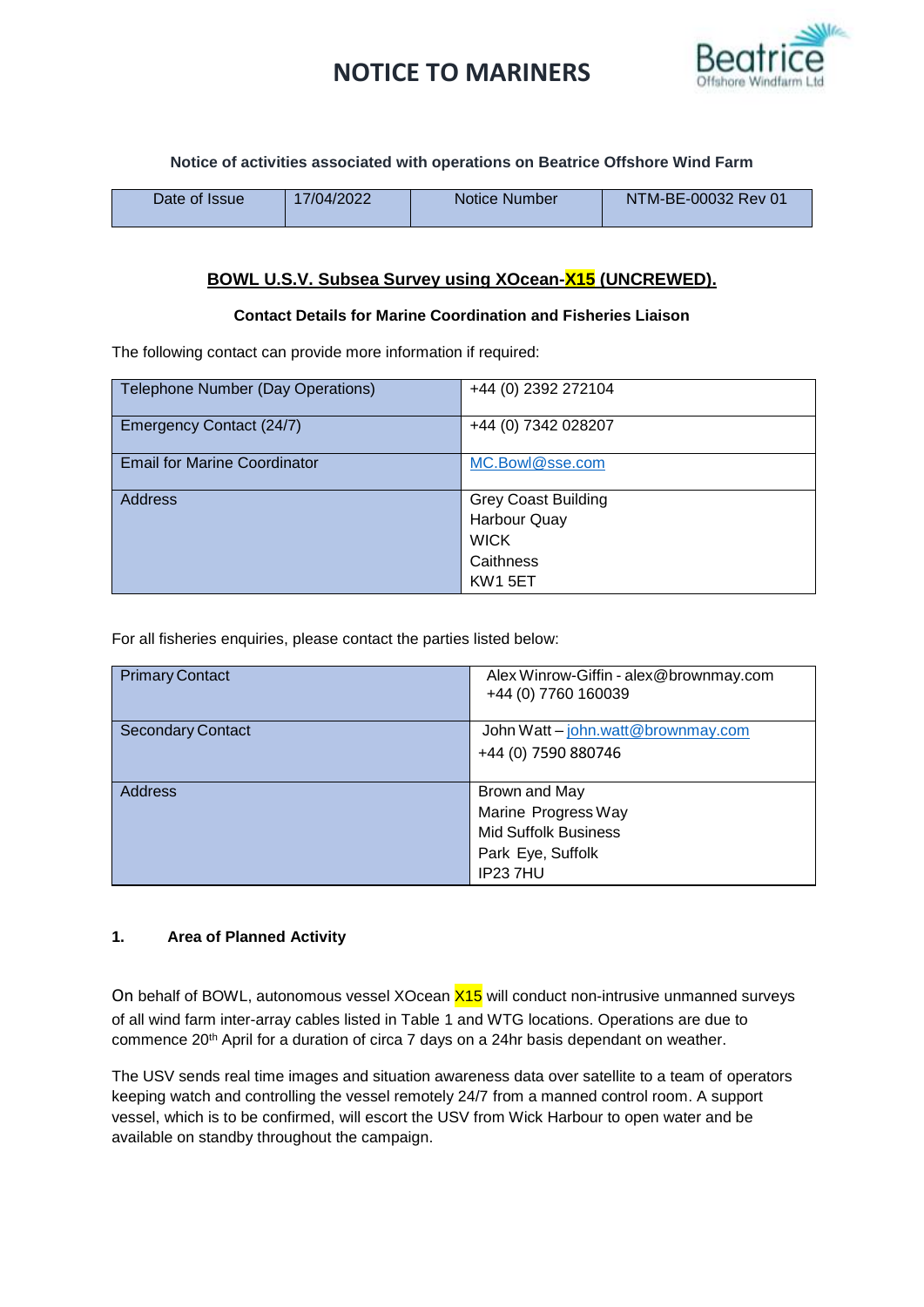



Figure 1- Array Cable Routes for Survey (Scope E)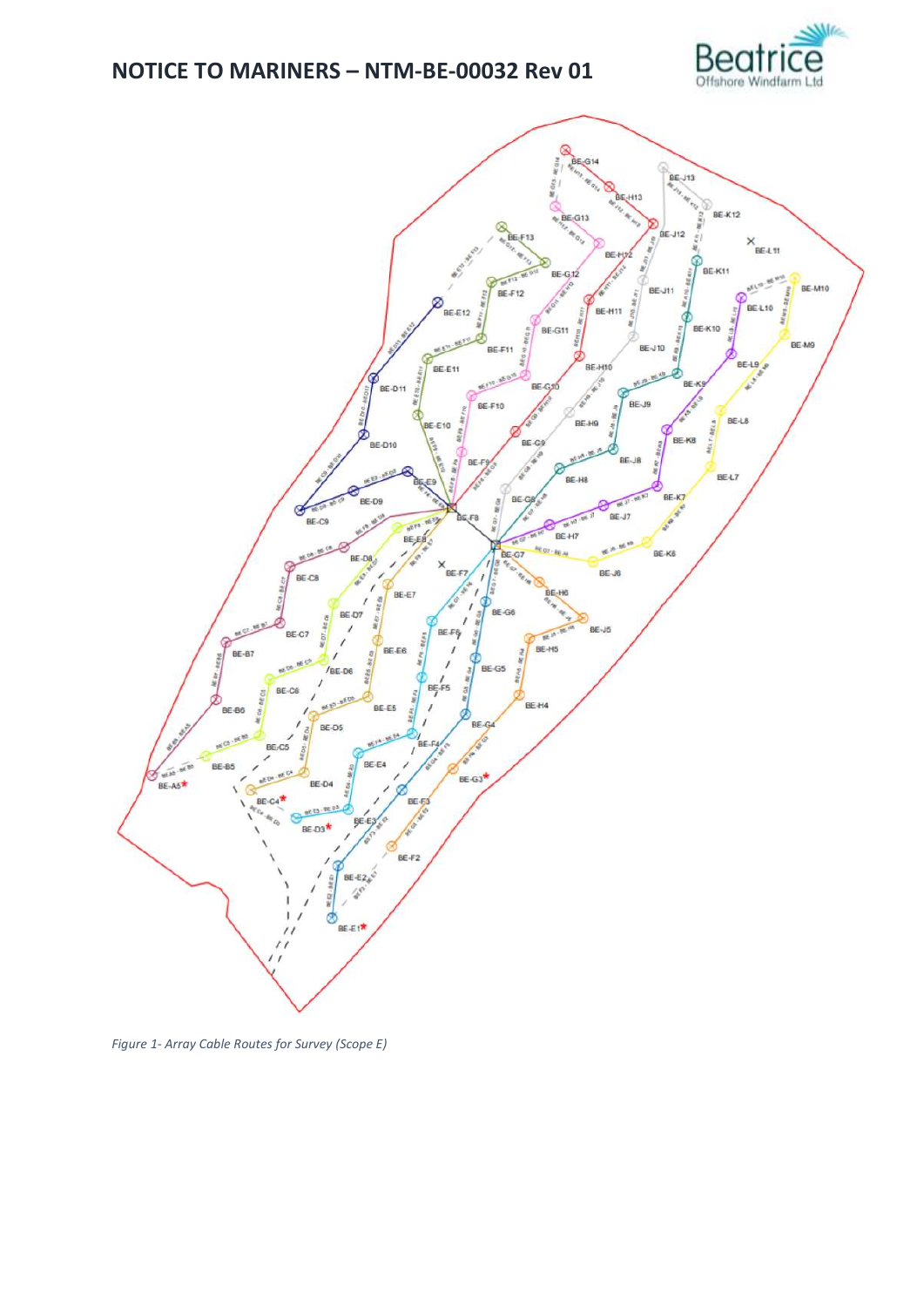

*Table 1- Scope E Cable Survey Routes*

| <b>Inter-Array Cable</b> | <b>String</b> | <b>KP1 (m)</b> | <b>KP2 (m)</b> | Range(m) |
|--------------------------|---------------|----------------|----------------|----------|
| BE-H6-BE-J5              | Amber         | 0.06           | 1.51           | 1450     |
| BE-G7-BE-H6              | Amber         | 0.05           | 1.6            | 1550     |
| BE-J5-BE-H5              | Amber         | 0.05           | 1.29           | 1240     |
| BE-G3-BE-F2              | Amber         | 0.05           | 1.2            | 1150     |
| BE-F2 - BE-E1            | Amber/Blue    | 0.05           | 1.9            | 1850     |
| BE-G7-BE-G6              | Blue          | 0.03           | 1.2            | 1170     |
| BE-G6-BE-G5              | Blue          | 0.05           | 1.24           | 1190     |
| BE-G5-BE-G4              | Blue          | 0.05           | 1.24           | 1190     |
| BE-F3-BE-E2              | Blue          | 0.05           | 1.6            | 1550     |
| BE-G7-BE-F6              | Cyan          | 0.05           | 2.5            | 2450     |
| BE-F6-BE-F5              | Cyan          | 0.05           | 1.24           | 1190     |
| BE-E4-BE-E3              | Cyan          | 0.05           | 1.2            | 1150     |
| BE-E3-BE-D3              | Cyan          | 0.05           | 1.3            | 1250     |
| BE-F8-BE-E7              | Gold          | 0.05           | 2.1            | 2050     |
| BE-E7-BE-E6              | Gold          | 0.05           | 1.24           | 1190     |
| BE-D5-BE-D4              | Gold          | 0.05           | 1.24           | 1190     |
| BE-D4-BE-C4              | Gold          | 0.05           | 1.24           | 1190     |
| BE-H8-BE-J8              | Teal          | 0.67           | 1.08           | 410      |
| BE-G7-BE-H8              | Teal          | 0.05           | 2.1            | 2050     |
| BE-F8-BE-E8              | Lime          | 0.05           | 1.15           | 1100     |
| BE-E8-BE-D7              | Lime          | 0.05           | 2.1            | 2050     |
| BE-D7-BE-D6              | Lime          | 0.05           | 1.25           | 1200     |
| BE-D6-BE-C6              | Lime          | 0.05           | 1.25           | 1200     |
| BE-C6-BE-C5              | Lime          | 0.05           | 1.24           | 1190     |
| BE-C5-BE-B5              |               |                |                |          |
|                          | Lime          | 0.05           | 1.25           | 1200     |
| BE-G7-BE-H7              | Violet        | 0.05           | 1.25           | 1200     |
| BE-H7-BE-J7              | Violet        | 0.05           | 1.25           | 1200     |
| BE-J7-BE-K7              | Violet        | 0.05           | 1.25           | 1200     |
| BE-F8-BE-D8              | Maroon        | 0.05           | 1.25           | 1200     |
| BE-D8-BE-C8              | Maroon        | 0.05           | 1.35           | 1300     |
| BE-C8-BE-C7              | Maroon        | 0.05           | 1.22           | 1170     |
| BE-B7-BE-B6              | Maroon        | 0.05           | 1.22           | 1170     |
| BE-E9-BE-D9              | Navy          | 0.05           | 1.35           | 1300     |
| BE-C9-BE-D10             | Navy          | 0.05           | 2              | 1950     |
| BE-J6-BE-K6              | Yellow        | 0.03           | 1.21           | 1180     |
| BE-K6-BE-L7              | Yellow        | 0.25           | 2.5            | 2250     |
| <b>BE-G7-BE-J6</b>       | Yellow        | 0.05           | 2.25           | 2200     |
| BE-K8-BE-L9              | Violet        | 1.06           | 1.92           | 860      |
| BE-L9-BE-L10             | Violet        | 0.4            | 0.98           | 580      |
| BE-L8-BE-M9              | Yellow        | 0.06           | 0.97           | 910      |
| BE-L10 - BE-M10          | Violet/Yellow | 0.03           | 0.54           | 510      |
| BE-K7-BE-K8              | Violet        | 0.05           | 1.225          | 1175     |
| BE-M9-BE-M10             | Yellow        | 0.05           | 1.45           | 1400     |
| BE-A5 - BE-B5            | Lime/Maroon   | 0.05           | 1.44           | 1390     |
| BE-F8-BE-E10             | Olive         | 0.05           | 2.22           | 2170     |
| BE-E10-BE-E11            | Olive         | 0.05           | 1.25           | 1200     |
| BE-E11-BE-F11            | Olive         | 0.05           | 1.29           | 1240     |
| BE-F12-BE-G12            | Olive         | 0.05           | 1.29           | 1240     |
| BE-K9-BE-K10             | Teal          | 0.05           | 1.25           | 1200     |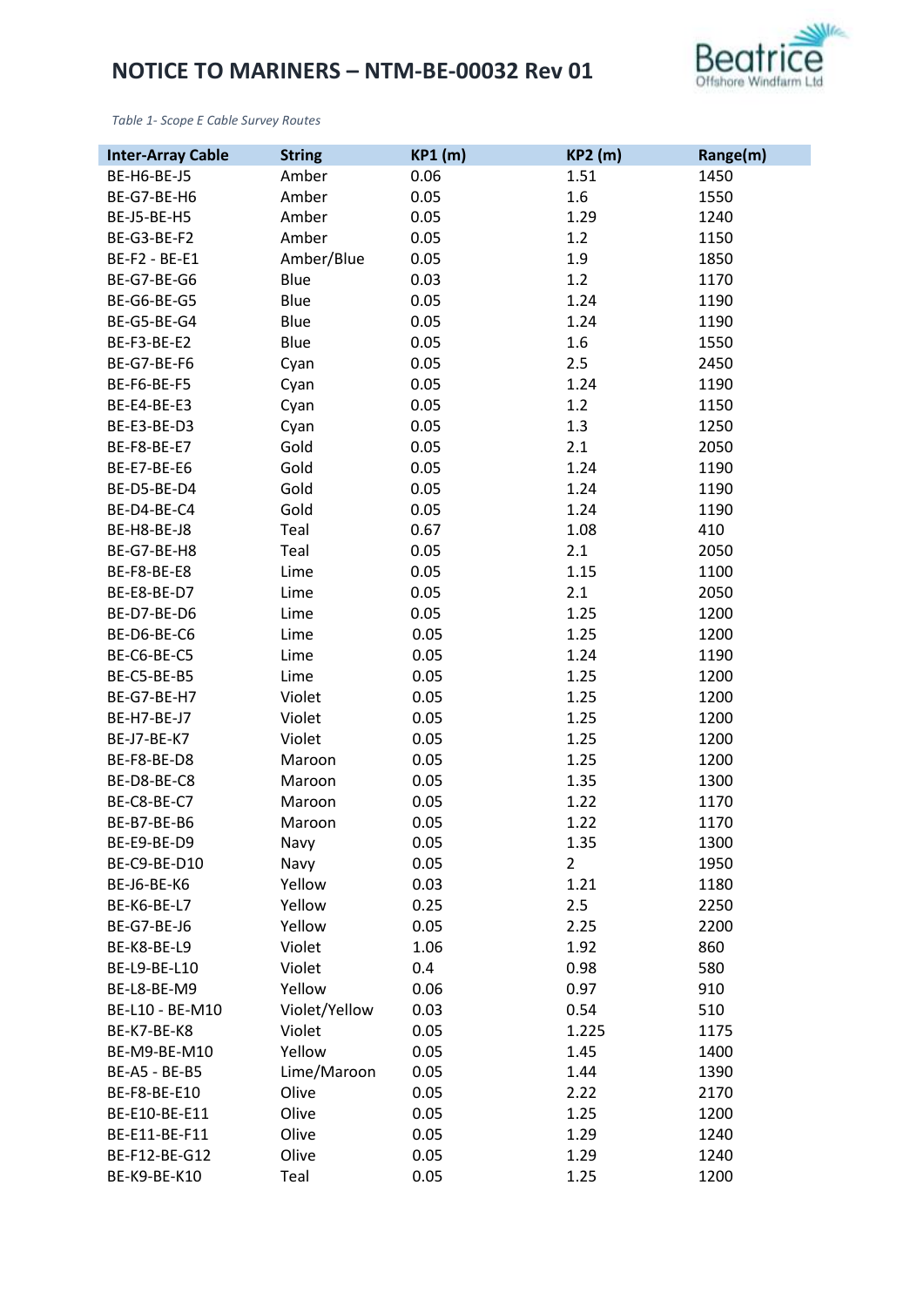

| BE-K10-BE-K11 | Teal       | 0.05 | 1.257 | 1207 |
|---------------|------------|------|-------|------|
| BE-D10-BE-D11 | Navy       | 0.05 | 1.24  | 1190 |
| BE-D11-BE-E12 | Navy       | 0.05 | 2.1   | 2050 |
| BE-G10-BE-G11 | Pink       | 0.05 | 1.23  | 1180 |
| BE-G11-BE-H12 | Pink       | 0.05 | 2.5   | 2450 |
| BE-G13-BE-G14 | Pink       | 0.05 | 1.23  | 1180 |
| BE-E12-BE-F13 | Olive/Navy | 0.05 | 2.1   | 2050 |
| BE-H11-BE-J12 | Red        | 0.39 | 2.03  | 1640 |
| BE-J12-BE-H13 | Red        | 0.15 | 0.81  | 660  |
| BE-J13-BE-K12 | Silver     | 0.08 | 1.43  | 1350 |
| BE-F8-BE-G9   | Red        | 0.05 | 2.2   | 2150 |
| BE-G9-BE-H10  | Red        | 0.05 | 2.1   | 2050 |
| BE-H10-BE-H11 | Red        | 0.05 | 1.25  | 1200 |
| BE-H13-BE-G14 | Red        | 0.05 | 1.49  | 1440 |
| BE-G8-BE-H9   | Silver     | 0.05 | 2.5   | 2450 |
| BE-J11-BE-J13 | Silver     | 0.05 | 2.42  | 2370 |
|               |            |      |       |      |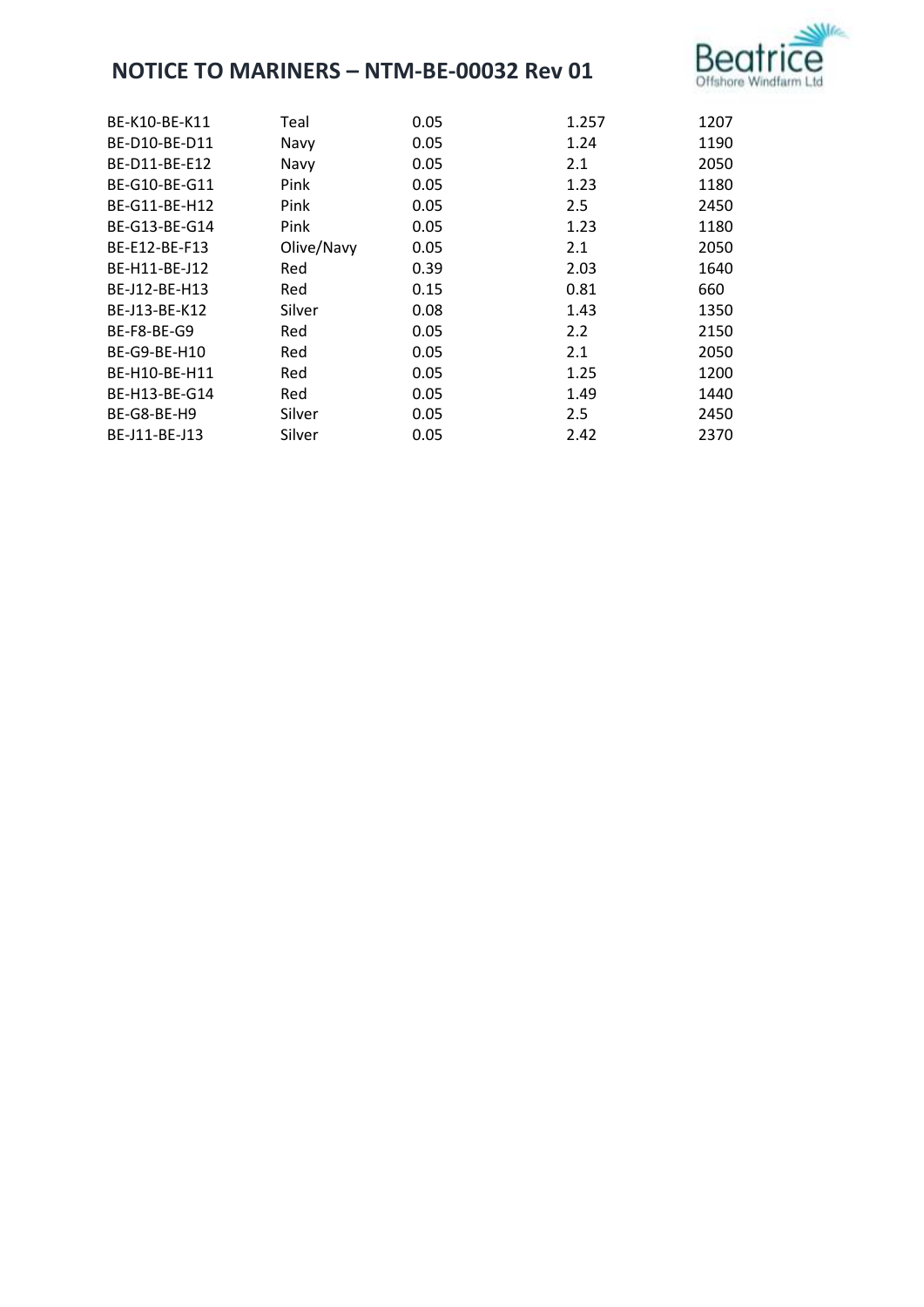

# **2. Vessel associated with this Activity**

| <b>XOcean X15 (UNCREWED)</b>               |                                                                                                                                                                                                             |  |
|--------------------------------------------|-------------------------------------------------------------------------------------------------------------------------------------------------------------------------------------------------------------|--|
| <b>General Description and Dimensions:</b> | 4.5m Uncrewed Surface Vessel                                                                                                                                                                                |  |
| <b>Call Sign:</b>                          | MJCG3                                                                                                                                                                                                       |  |
| <b>MMSI:</b>                               | 232035682                                                                                                                                                                                                   |  |
| <b>Onshore Representative:</b>             | Beatrice Offshore Windfarm<br><b>Grey Coast Building</b><br>Harbour Quay<br><b>WICK</b><br>Caithness, KW1 5ET<br>Martin Sutherland - SSE Renewables<br>Tel: 07384241258<br>Email: Martin.Sutherland@sse.com |  |



## **3. General Safety Advice**

Operations will take place subject to weather.

Safety precautions: the USV is equipped with the following to make it conspicuous to other marine traffic:

- AIS
- Navigational Lights and Sound Signal
- Active Radar Reflector